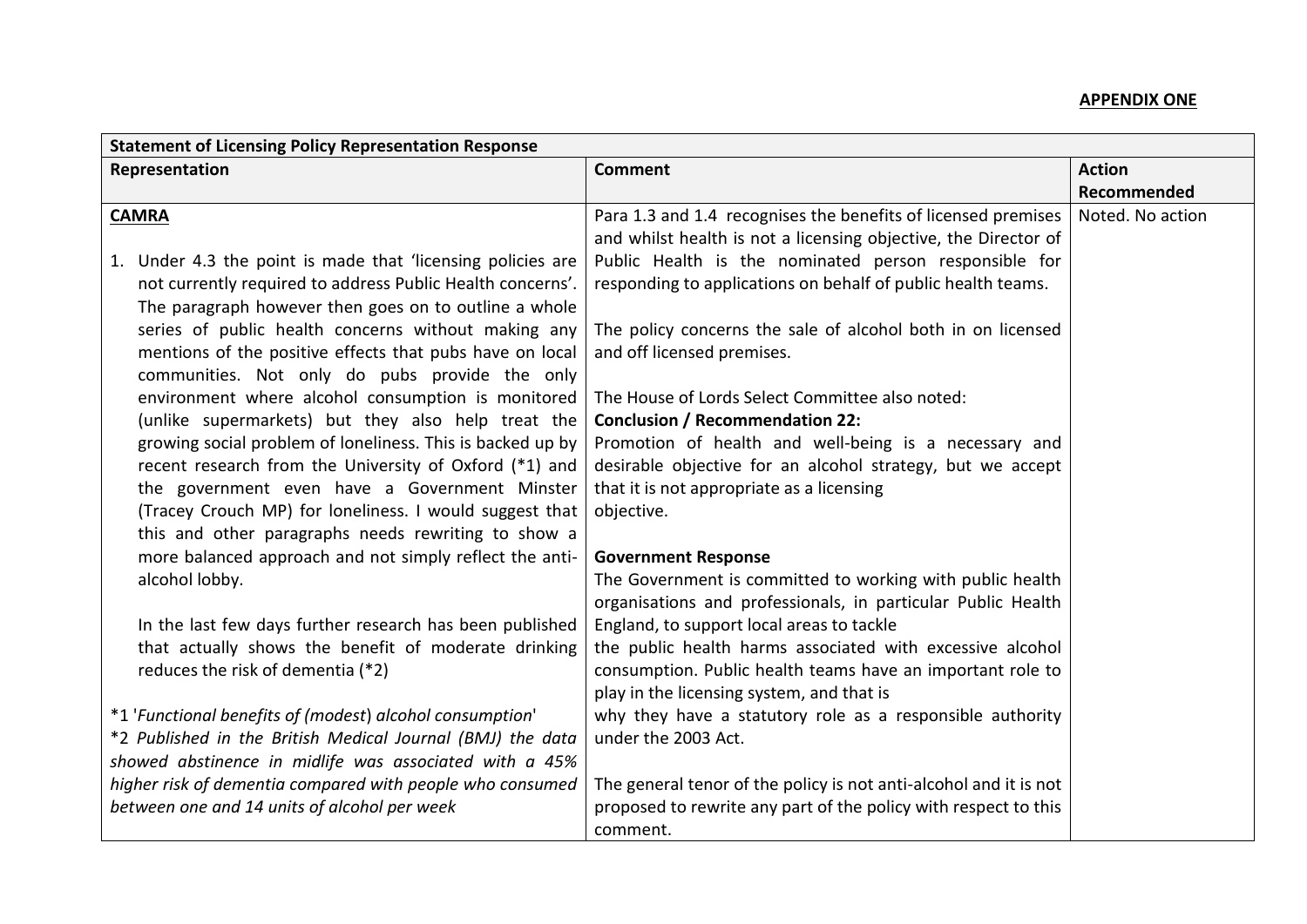| 2. Under 7.21 the authority is indicating that although the<br>'consumption of alcohol' is not a licensed activity it<br>intends effectively making it so in the case of gardens and<br>outside areas. This seems a clear case of exceeding the<br>intentions of legislation and seems an unreasonably<br>imposition. The Local Authority already has powers under<br>the Noise Act 1996 to deal with noisy neighbours.                                                                                                                                                                                                                                                                                                                                                                                                                                                                                                                                                                                                                                                                                                                                                                                                                                                                            | It is an established fact of law that on sales relate to the<br>licensed area. If a premises does not have the authorisation<br>to sell alcohol for consumption off the premises, drink in a<br>beer garden would be breaking the law.<br>The issue is not the consumption of alcohol but the<br>permission to sell alcohol for that purpose.<br>The Noise Act 1996 has no relevance to this.                                                                                                                                                                                                                                                                                                                                                                                                                                                                                                                                                                                                                                                               | Noted. No action  |
|----------------------------------------------------------------------------------------------------------------------------------------------------------------------------------------------------------------------------------------------------------------------------------------------------------------------------------------------------------------------------------------------------------------------------------------------------------------------------------------------------------------------------------------------------------------------------------------------------------------------------------------------------------------------------------------------------------------------------------------------------------------------------------------------------------------------------------------------------------------------------------------------------------------------------------------------------------------------------------------------------------------------------------------------------------------------------------------------------------------------------------------------------------------------------------------------------------------------------------------------------------------------------------------------------|-------------------------------------------------------------------------------------------------------------------------------------------------------------------------------------------------------------------------------------------------------------------------------------------------------------------------------------------------------------------------------------------------------------------------------------------------------------------------------------------------------------------------------------------------------------------------------------------------------------------------------------------------------------------------------------------------------------------------------------------------------------------------------------------------------------------------------------------------------------------------------------------------------------------------------------------------------------------------------------------------------------------------------------------------------------|-------------------|
| 3. Whilst it is accepted that the Authority has to take into<br>account Crime & Disorder obligations it is felt that social<br>wellbeing of the local citizens should also be a factor in<br>any policy (*3). There has been a growth recently of<br>micro-pubs and these are providing a much need<br>community service as increasingly the larger pubs have<br>sought to capture the more lucrative market (Food,<br>entertainment and Sports).<br>Micro-pubs provide local employment; tend to sell local<br>beers (empowering local business) and are local<br>community hubs providing a local refuge for those who<br>wish to interact with other people.<br>Our proposal is that micro-pub applications should be<br>treated in a slightly different way with a more flexible<br>approach to opening hours and use of outdoor areas. The<br>Licensing Act 2003 allowed for a more relaxed approach<br>to opening hours anticipating that this would encourage a<br>more relaxed attitude to drinking. Whilst this has not<br>always been achieved it would only seem reasonable to<br>allow micro-pubs the option to open until midnight,<br>where economically it make sense, as the majority of the<br>users of micro-pubs live locally and this would encourage<br>them to stay locally. | Wellbeing is not a licensing objective and cannot therefore<br>be taken into account when considering applications.<br>The principle of micro pubs is welcomed and the Council has<br>granted licences for a number of them in the past few years.<br>However, many of the premises will require planning<br>permission due to change of use or location. In many cases<br>due to location, planning will grant limited opening hours to<br>protect public amenity and it is this that would normally<br>dictate the opening hours.<br>There is no scope or legal standing to consider such<br>applications any differently to any other. As far as the<br>Licensing Act 2003 is concerned, if an application receives no<br>representations, it must be granted as applied for. However,<br>if representations are received, the application is subject to a<br>statutory process whether large or small', on or off sales, or<br>of course late night refreshment.<br>There is no legal facility to grant a temporary licence in the<br>manner suggested. | Noted. No action. |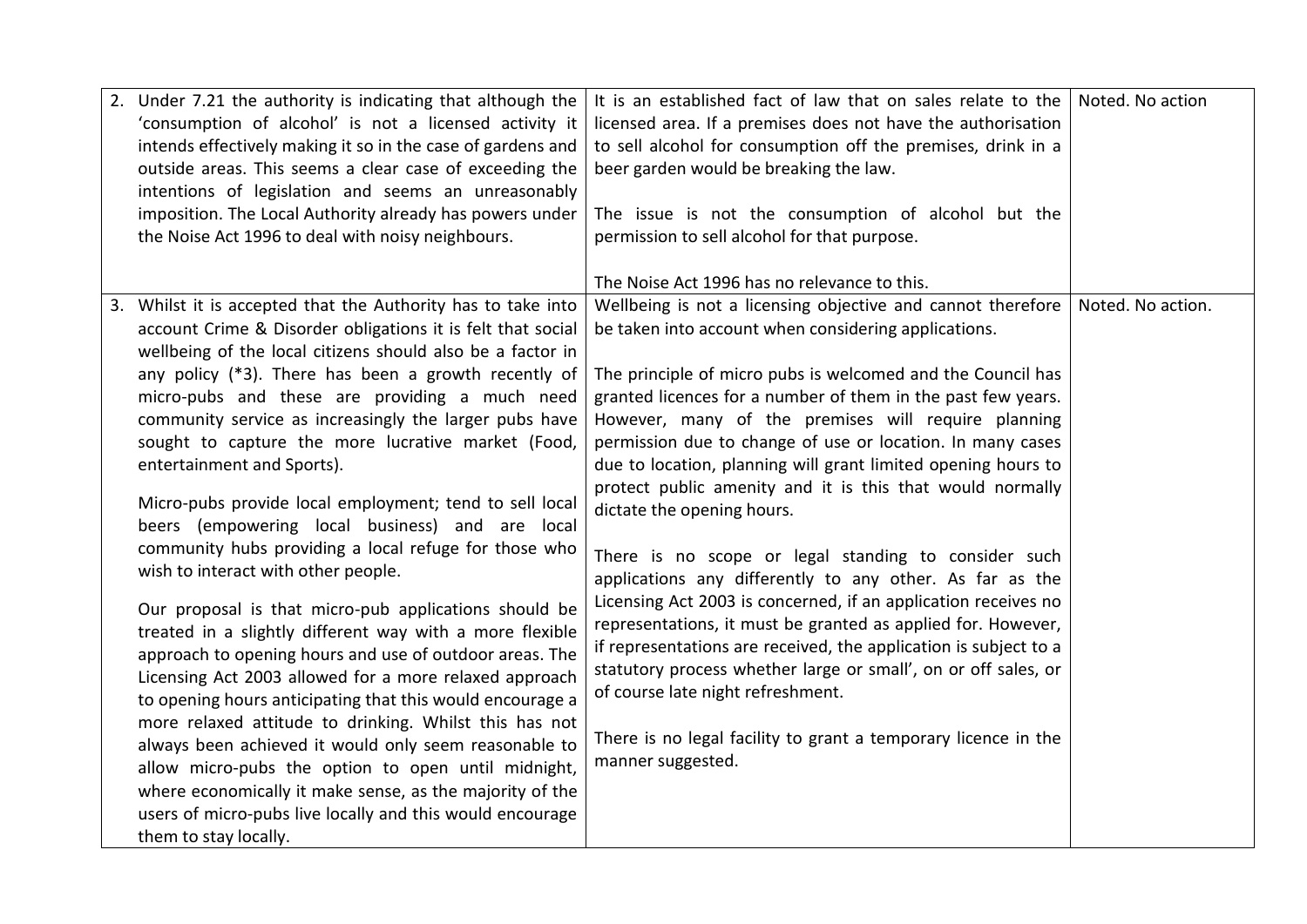| The Authority and the Police have an abundance of<br>powers to deal with unruly establishments and our<br>recommendation is that where there may be some<br>concerns that temporary approval should be granted and<br>renewed on the basis of the pubs continuing good and<br>proper management.<br>*3 Friends on Tap - The Role of pubs at the heart of the<br>community. Professor Robin Dunbar, Department of<br>Experimental Psychology, University of Oxford. January 2016.                                                                                                                                                                                                                                                                                                                                                                                                                                                                                                                                                                                                                            |                                                                                                                                                                                                                                                                                                                                                                                                                                                                                                       |                             |
|-------------------------------------------------------------------------------------------------------------------------------------------------------------------------------------------------------------------------------------------------------------------------------------------------------------------------------------------------------------------------------------------------------------------------------------------------------------------------------------------------------------------------------------------------------------------------------------------------------------------------------------------------------------------------------------------------------------------------------------------------------------------------------------------------------------------------------------------------------------------------------------------------------------------------------------------------------------------------------------------------------------------------------------------------------------------------------------------------------------|-------------------------------------------------------------------------------------------------------------------------------------------------------------------------------------------------------------------------------------------------------------------------------------------------------------------------------------------------------------------------------------------------------------------------------------------------------------------------------------------------------|-----------------------------|
| Insp 3540 Ruby Burrow<br><b>County Operations</b><br><b>Nottinghamshire Police</b>                                                                                                                                                                                                                                                                                                                                                                                                                                                                                                                                                                                                                                                                                                                                                                                                                                                                                                                                                                                                                          | It is considered that the response has some merit. The<br>will<br>be<br>considered<br>by<br>proposed<br>response<br>the<br>Nottinghamshire Authority Licensing Group (NALG) on 6 <sup>th</sup>                                                                                                                                                                                                                                                                                                        | Amendment made to<br>policy |
| There is no mention of vulnerability within the policy. Whilst<br>the awareness of and action taken to prevent vulnerability is<br>not one of the 4 licensing objectives it is nonetheless<br>obviously important. There are references to actions that<br>venues should take that would reduce vulnerability eg the<br>suggestion of providing a taxi call point $-$ this is under the<br>heading of reducing crime and disorder.<br>Is there anything that could be put in to specifically address<br>the issue of vulnerability - the link between excessive alcohol<br>making people more likely to be vulnerable, a suggestion that<br>venues have a responsibility for the wellbeing of their<br>patrons, a suggestion that venues engage with any<br>vulnerability training they are offered by responsible<br>authorities, a suggestion they engage with schemes such as<br>the "Ask Angela" scheme, provision of basic facilities to assist<br>patrons in need such as phone chargers, bottles of water, a<br>room where vulnerable people can wait to be collected by<br>taxi or other transport. | September to agree common wording of the policy.<br>Para 7.14 to be amended to include:<br>Examples of recommended management practice for the<br>protection of children and Vulnerable Adults<br>Training staff in their responsibility not to serve to a<br>person when drunk<br>Encouraging staff to attend vulnerability training<br>Providing facilities to support vulnerable adults when<br>assistance is required. (access to phone and/or<br>charge, cold water, safe room away from others) |                             |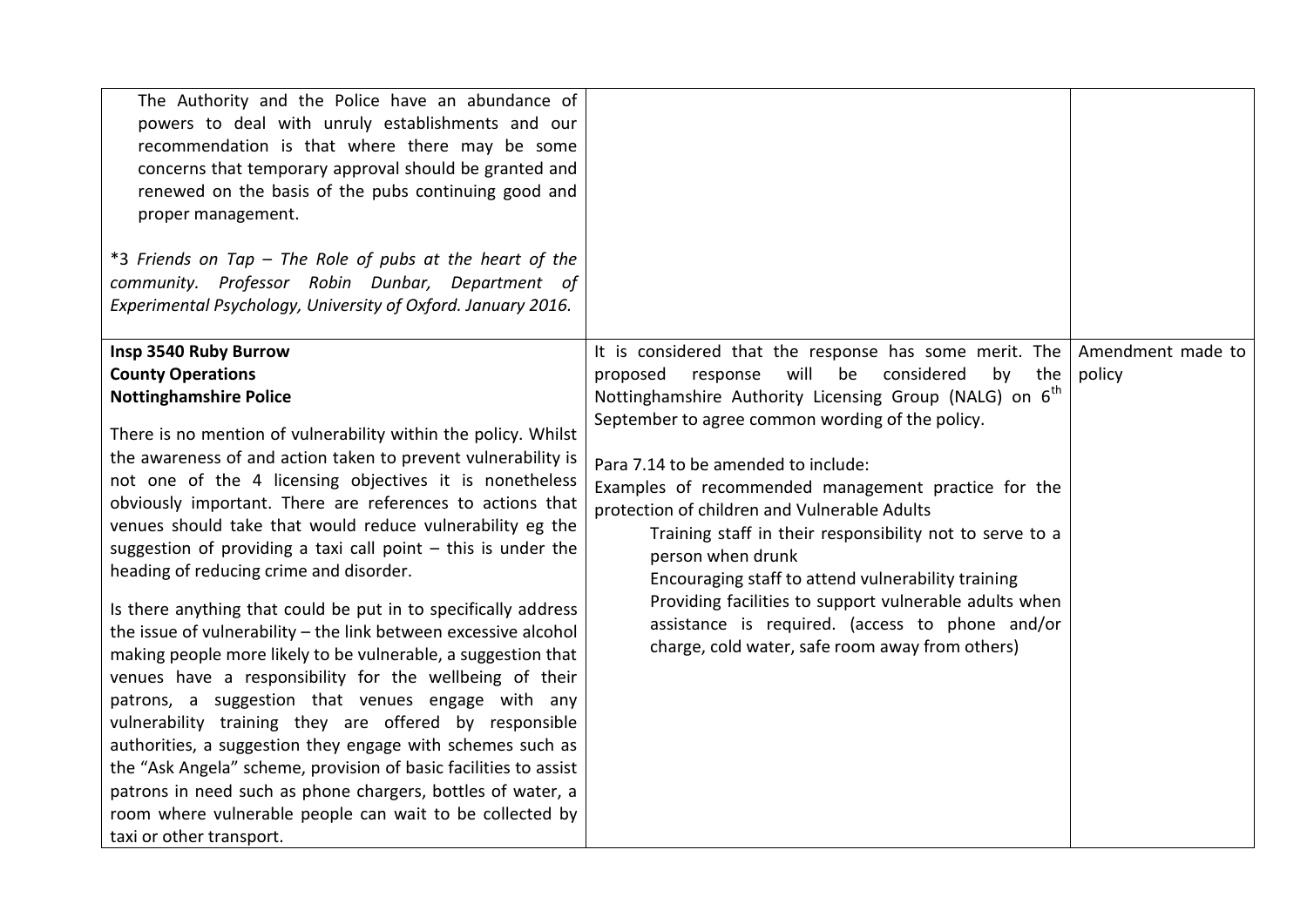| <b>Gill Oliver, Nottinghamshire County Council</b>               | Noted                                                           | Noted.           |
|------------------------------------------------------------------|-----------------------------------------------------------------|------------------|
| <b>Senior Public Health and Commissioning Officer</b>            |                                                                 | No action taken  |
| 4.3-4.7 Thank you for including these paragraphs on Public       |                                                                 |                  |
| Health.                                                          |                                                                 |                  |
| 7.27 Public Health supports Broxtowe's decision to adopt         | Noted                                                           | Noted.           |
| additional requirements for sexual entertainment venues.         |                                                                 | No action taken  |
| 8.0 Public Health supports the measures to protect children.     | Noted                                                           | Noted.           |
|                                                                  |                                                                 | No action taken  |
| Can I query this statement? Shops, stores and supermarkets       | Sunday trading laws require large shops to close for the sale   | Noted.           |
| will normally be permitted to sell alcohol and or late night     | of all goods within the regulated hours. Controls on the        |                  |
| refreshment at any time when they are open for shopping          | hours of sale of alcohol will be applied where necessary.       |                  |
| unless there are good reasons related to the promotion of        | There are no Early Morning Restriction Orders adopted in        |                  |
| the licensing objectives. This potentially means 24/7            | Newark and Sherwood.                                            |                  |
| availability $-$ is this correct esp. given Sunday trading laws? |                                                                 |                  |
| And how does it fit with EMROs?                                  |                                                                 |                  |
| <b>Newark Town Council</b>                                       | Section 4 is designed to set the scene with a discussion        | Noted. No Action |
|                                                                  | around the broader issues. Details of actions are set out later |                  |
| Paragraph 4. - Strategic Links                                   | in the policy.                                                  |                  |
| This section introduces Public Health as a new criteria which    |                                                                 |                  |
| should be considered when considering Alcohol Licence            | The licensing objectives are set out in paragraph 2.1           |                  |
| applications, whilst the impact of alcohol consumption on        |                                                                 |                  |
| health is appreciated and understood; the new narrative in       |                                                                 |                  |
| paragraphs $4.3 - 4.7$ seem to be just a description of the      |                                                                 |                  |
| issues and an analysis of communities that are particularly      |                                                                 |                  |
| affected.                                                        |                                                                 |                  |
|                                                                  |                                                                 |                  |
| The policy requires applications to give consideration to the    |                                                                 |                  |
| health impacts of alcohol but doesn't set out how this is to be  |                                                                 |                  |
| undertaken or what criteria are to be used in assessing an       |                                                                 |                  |
| application. It appears to be just a general discursive          |                                                                 |                  |
| statement about the alcohol impacts on Public Health with        |                                                                 |                  |
| no understanding on specific actions as to how or what           |                                                                 |                  |
| licensed premises should be doing in this regard.                |                                                                 |                  |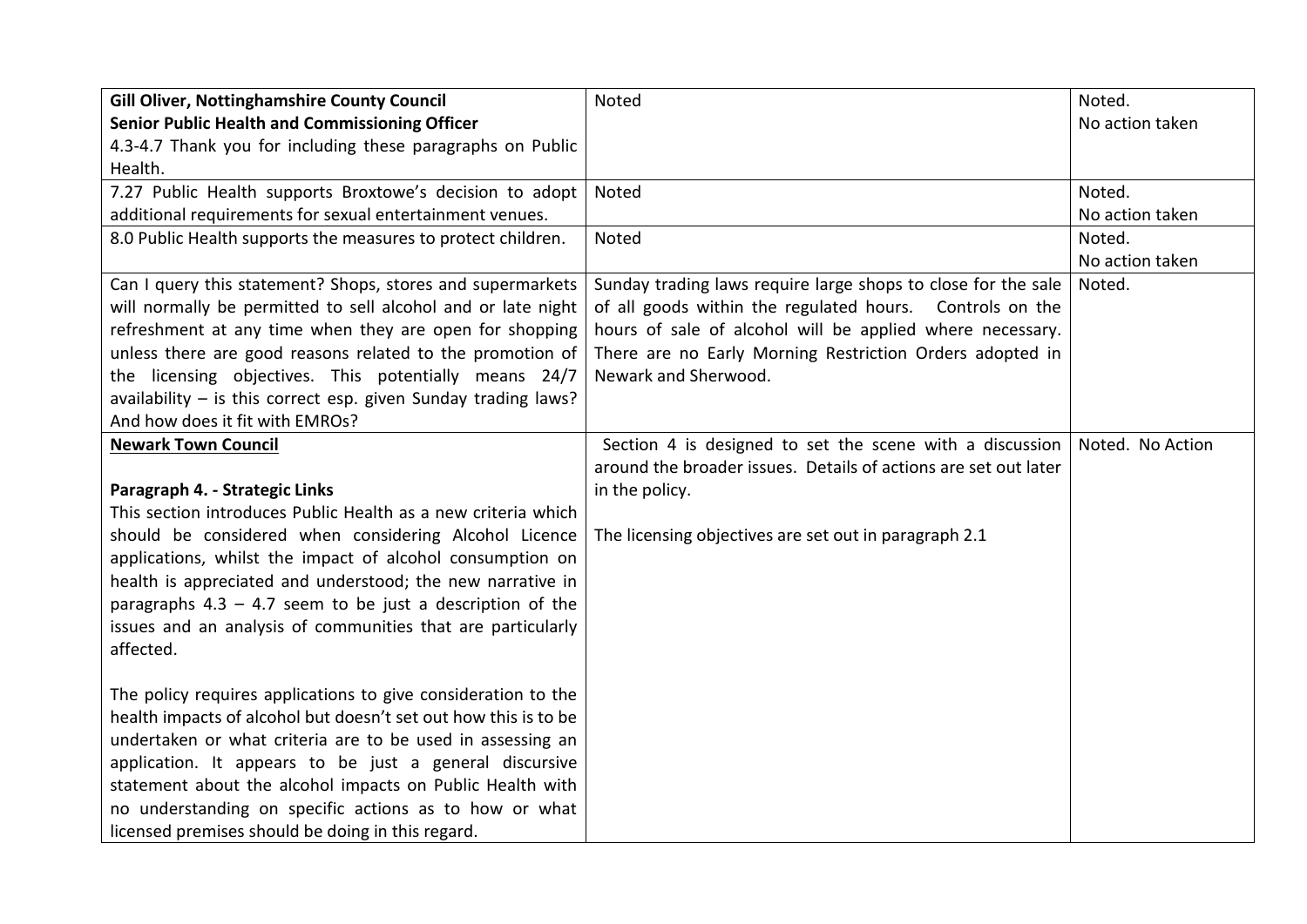| Para. 4.3 sates that there are four 'statutory licensing          |                                                                |                  |
|-------------------------------------------------------------------|----------------------------------------------------------------|------------------|
| objectives' but then only mentions two. What are the others?      |                                                                |                  |
| Paragraph 7.2 - Litter Impacts                                    | The litter associated with licensed premises is in the main    | Noted. No Action |
| This section deals with anti-social behaviour associated with     | associated with smokers and late night refreshment.            |                  |
| licensed premises. It is felt that the implications for litter    | Although the provision of litter bins is not explicit it is a  |                  |
| should be a specific criteria for consideration in this Policy.   | consideration when attaching conditions to a licence.          |                  |
| This can include, for example, a requirement for premises to      |                                                                |                  |
| provide appropriate litter bins close to or in the vicinity of    |                                                                |                  |
| their premise to mitigate the problems which can arise.           |                                                                |                  |
| Paragraph 7.6 - Noise                                             | Information concerning the history of licensed premises is     | Noted. No Action |
| It is felt that this section should also have regard to the       | included as part of the background information At all Licence  |                  |
| history of specific premises and the surrounding built            | Hearings. This is generally supported by a site visit for the  |                  |
| environment. In particular if a dwelling is next to or nearby a   | Hearing Panel.                                                 |                  |
| pub that was already there, then any assessment of noise          |                                                                |                  |
| should pay due regard to the timeline of what came first.         |                                                                |                  |
| Paragraph 7.12 - Happy Hours                                      | The policy suggests that Happy Hours or drinks promotions      | Noted. No Action |
| The list of measures includes reference to 'Happy Hours'; the     | should be risk assessed. The law does prohibit irresponsible   |                  |
| Town Council believes that these are now illegal and, if so,      | drinks promotions and our policy supports this but does        |                  |
| should be removed from the policy.                                | suggest that other drinks promotions should be assessed.       |                  |
| Paragraph 7.20 - Outside Areas                                    | We would expect the operating schedule of the application      | Noted. NO action |
| There are an increasing number of premises that provide           | to provide information on how outside areas can be manged.     |                  |
| outside areas for eating and drinking. This is particularly so in | It is not always appropriate to puta condition on a licence to |                  |
| Newark town centre. Whilst the Town Council is largely            | require polycarbonate glasses to be used outside.              |                  |
| supportive of this 'Café Culture' it can bring with it            |                                                                |                  |
| implications around anti-social behaviour, violence and litter.   |                                                                |                  |
| It is suggested that this section deals specifically with such    |                                                                |                  |
| premises and introduces a list of criteria and conditions for     |                                                                |                  |
| them. This should include the requirement for only plastic        |                                                                |                  |
| drinking receptacles to be used outside and clear                 |                                                                |                  |
| requirements for policing and security of such areas.             |                                                                |                  |